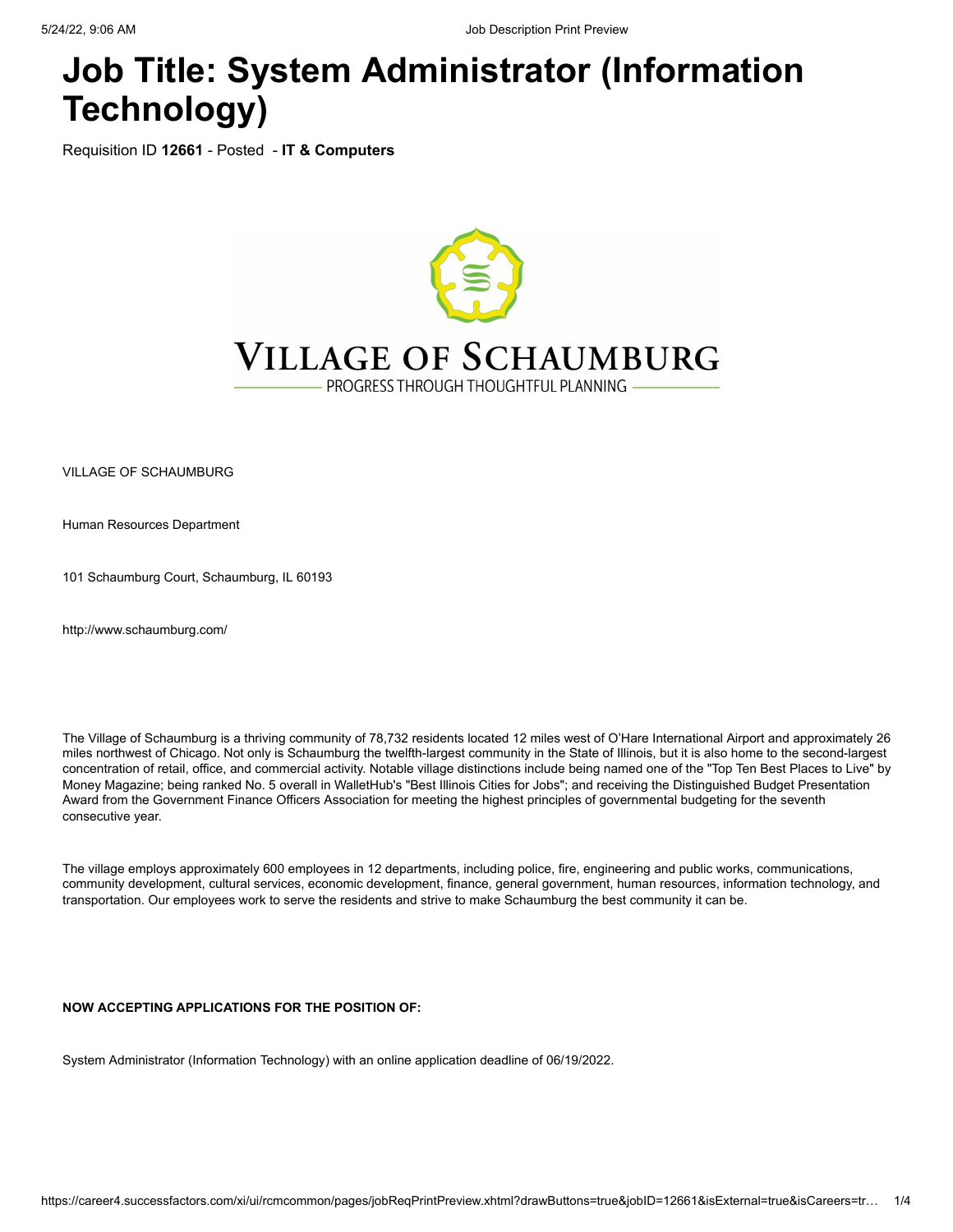**Interested candidates are encouraged to apply as soon as possible. Interviews will be conducted as applications are received. This position will remain open until filled.**

**STARTING PAY RATE:** \$31.90 - \$35.49 per hour based on a 40-hour workweek. Salary dependent on qualifications. The salary range for this position is \$31.90 - \$46.26.

Please attach as part of your application all necessary documents verifying that you meet the minimum qualifications for the position.

#### **JOB SUMMARY:**

This position is responsible for the administration and maintenance of all village server hardware to include patch management, operating system updates, and hardware replacement planning needed to maximize system performance and protect against cybersecurity breaches. Responsibilities include evaluating existing server hardware components and related connectivity infrastructure to ensure optimum performance. The position also assists with the administration and configuration of the village firewall appliances including resolving customer support requests. Additionally, this position will monitor and maintain the village's internet connection and deploy appropriate security mitigation solutions. The System Administrator works closely with the Network Administrator to ensure server and networking systems are optimized. The position will function as a project manager for critical infrastructure and other system upgrades. The position typically involves regular shifts with weekends off. The position is a natural escalation point for on-call technicians; as a result, occasional off hour calls are to be expected.

To succeed in this role, applicants will need to problem solve efficiently and plan ahead for project success, organize time and resources effectively, critical thinking will be important during times of urgency. We are looking to add a team member who is independent and work cooperatively with others.

# **JOB DUTIES:**

1. Implements and manages server systems to maximize performance, availability, and resistance to cybersecurity events including on-premise and cloud-based systems.

- 2. Provides regular management and monitoring of server equipment and storage infrastructure.
- 3. Monitor hardware performance to ensure optimum performance to include review of hardware and server system logs.
- 4. Evaluates and maintains server security protocols and configurations in order to protect the village from internal and external threats.
- 5. Create and maintain system configuration documentation.

6. Assists IT management staff in developing short and long-range recommendations of hardware needs including analysis of equipment, repairs, maintenance contracts, etc.

- 7. Functions as a project manager for a variety of hardware, system, and infrastructure upgrades
- 8. Assists with the design and implementation of disaster recovery operations.
- 9. Researches and advises management of enhancements/new releases of hardware and software technology.
- 10. Ensures vital systems are backed up daily. Responsible for backups, restorations, and backup configurations.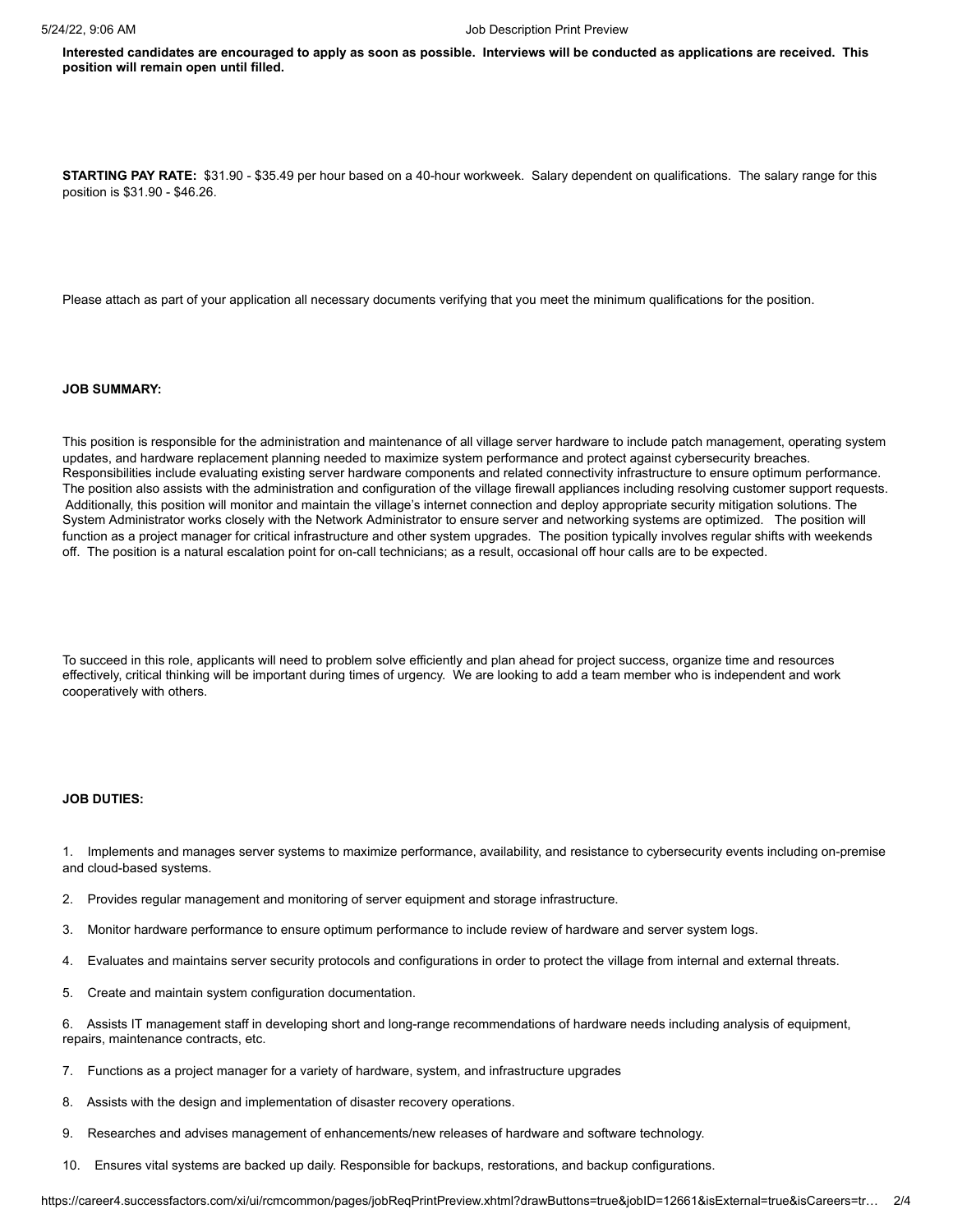11. Creates documentation on how and when servers are changed or upgraded.

12. Assists with management, monitoring and maintenance of the village virtual environments including virtual servers and desktops, storage, host systems, high availability, backups, recovery, capacity planning, and new implementations.

13. Performs other duties as assigned.

# **QUALIFICATIONS:**

1. Bachelor's degree in Computer Technology, Computer Science, Information Systems, or related field.

- 2. A minimum of three years of experience in Microsoft technologies along with advanced knowledge of network hardware and software support.
- 3. Possession of a valid driver's license.

4. Proficiency with current computer software systems, including email, calendar programs, job specific software, and customer service systems preferred or within the first six months of employment.

#### **Minimum Knowledge/Ability:**

1. Must possess an excellent understanding of network technology and architecture, as well as an understanding of Microsoft Server operating systems.

- 2. Proficiency in virtual environments, including servers, desktop, and clients.
- 3. Experience with scripting and automation tools.
- 4. Proficiency in firewalls, network routers and switches.
- 5. Ability to learn and perform specialized technical operations relating to the introduction of new hardware and software solutions.
- 6. Proficiency in the installation, operation and maintenance of server hardware and software.
- 7. Excellent analytical and communication skills required.
- 8. Provide strong customer service to internal and external users in a technical environment.
- 9. Troubleshooting skills a must.

## **BENEFITS:**

The Village of Schaumburg has a competitive benefit package which includes: flexible benefit Section 125 plan including health, dental, vision, and life insurance as well as medical and dependent care flexible spending accounts, a retirement plan through the Illinois Municipal Retirement Fund, paid holidays, paid vacation, sick leave, tuition reimbursement, and more.

#### **SELECTION PROCESS:**

Candidate screening process may consist of an application review, skills testing, employability assessment, interviews, reference checks, and other job-related testing or verifications. Chosen candidates will be subject to a background and criminal history investigation, and qualifying preemployment medical examination and drug screen.